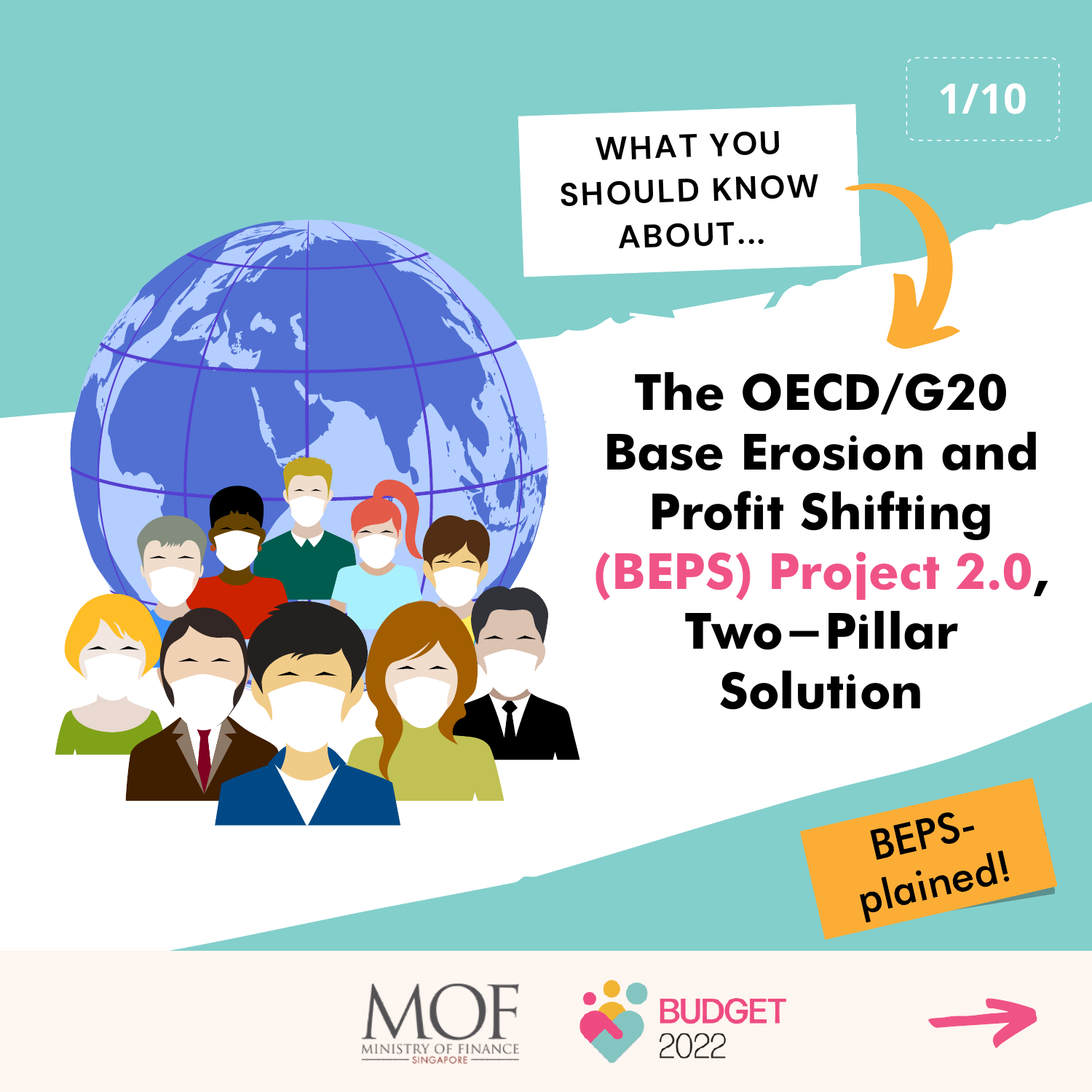

An international effort to revise corporate tax rules – more than 135 member jurisdictions of the Inclusive Framework on BEPS have agreed to the Two-Pillar solution.







BEPS-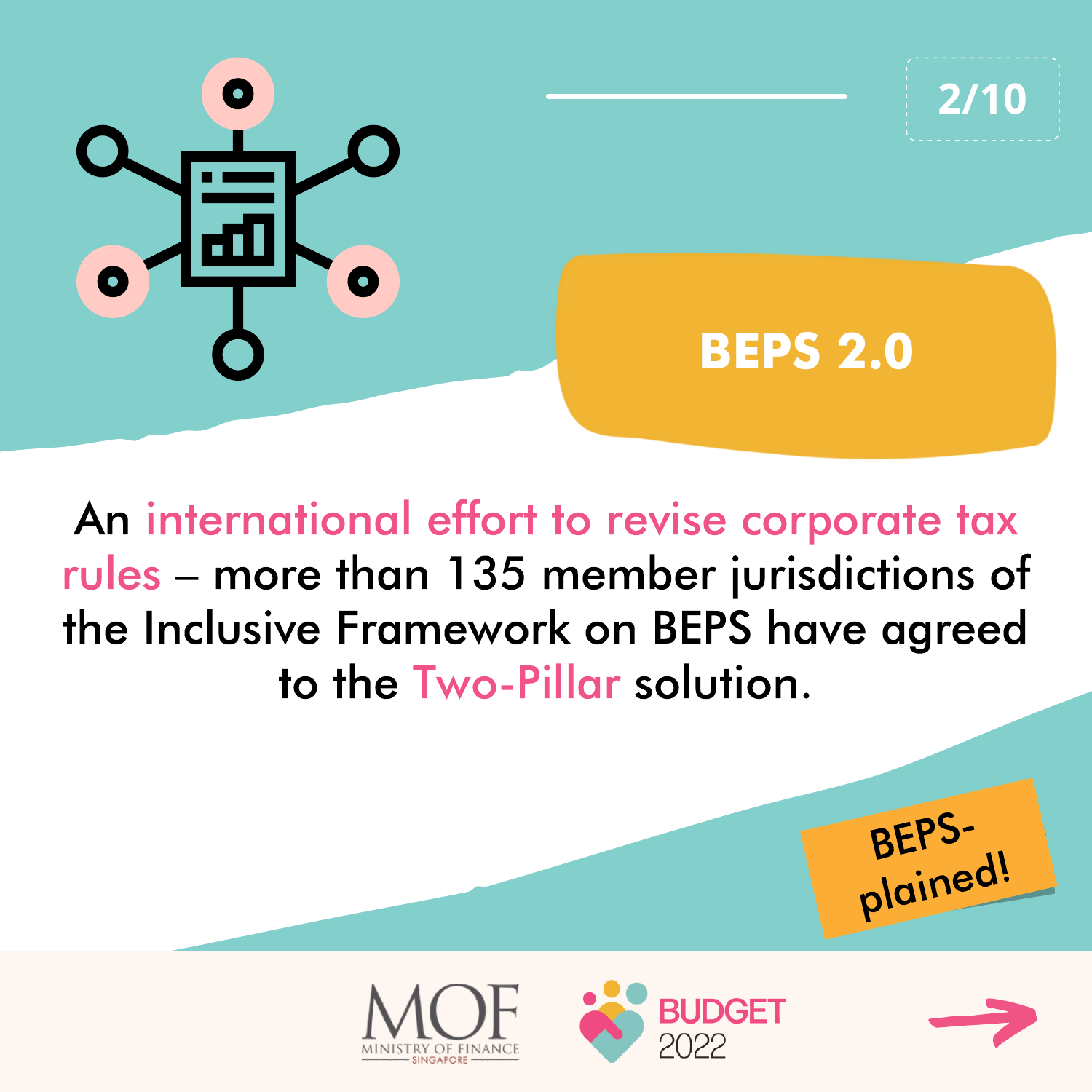



Will re-allocate some profits and in turn, taxes, from jurisdictions where the economic activities are conducted to where the markets (i.e. the customers) are. Under Pillar 1, Singapore will lose tax revenue because, although we have substantial economic activity based here, we have a small population and a small domestic market.







**3/10**

BEPS-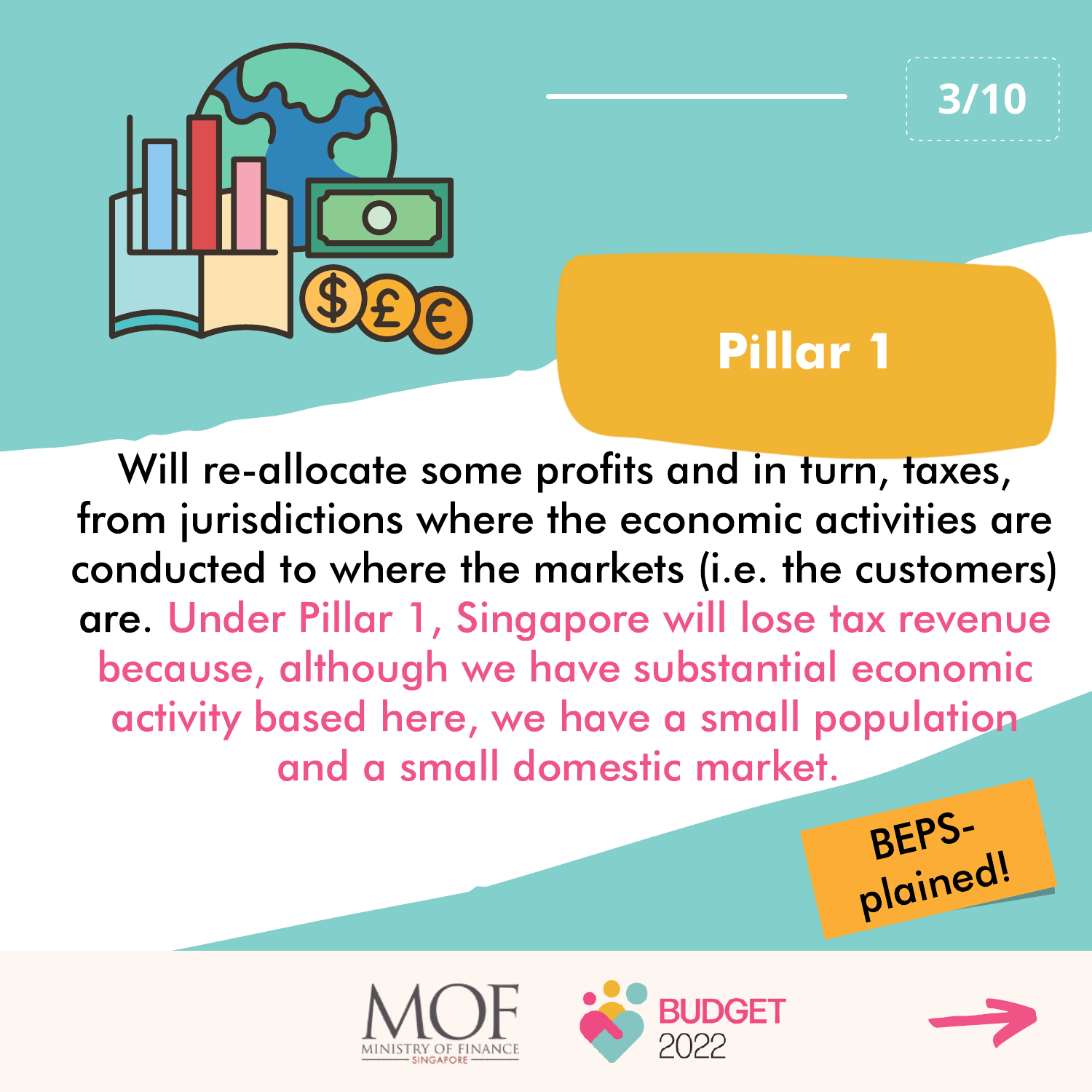

BEPS-(1) The Global Anti-Base Erosion (GloBE) Model Rules introduce a minimum effective tax rate (ETR) of 15% for large Multinational Entity (MNE) groups. If a MNE has an ETR of less than 15% in Singapore at the group level, other jurisdictions can collect the difference of up to  $15\%$ .





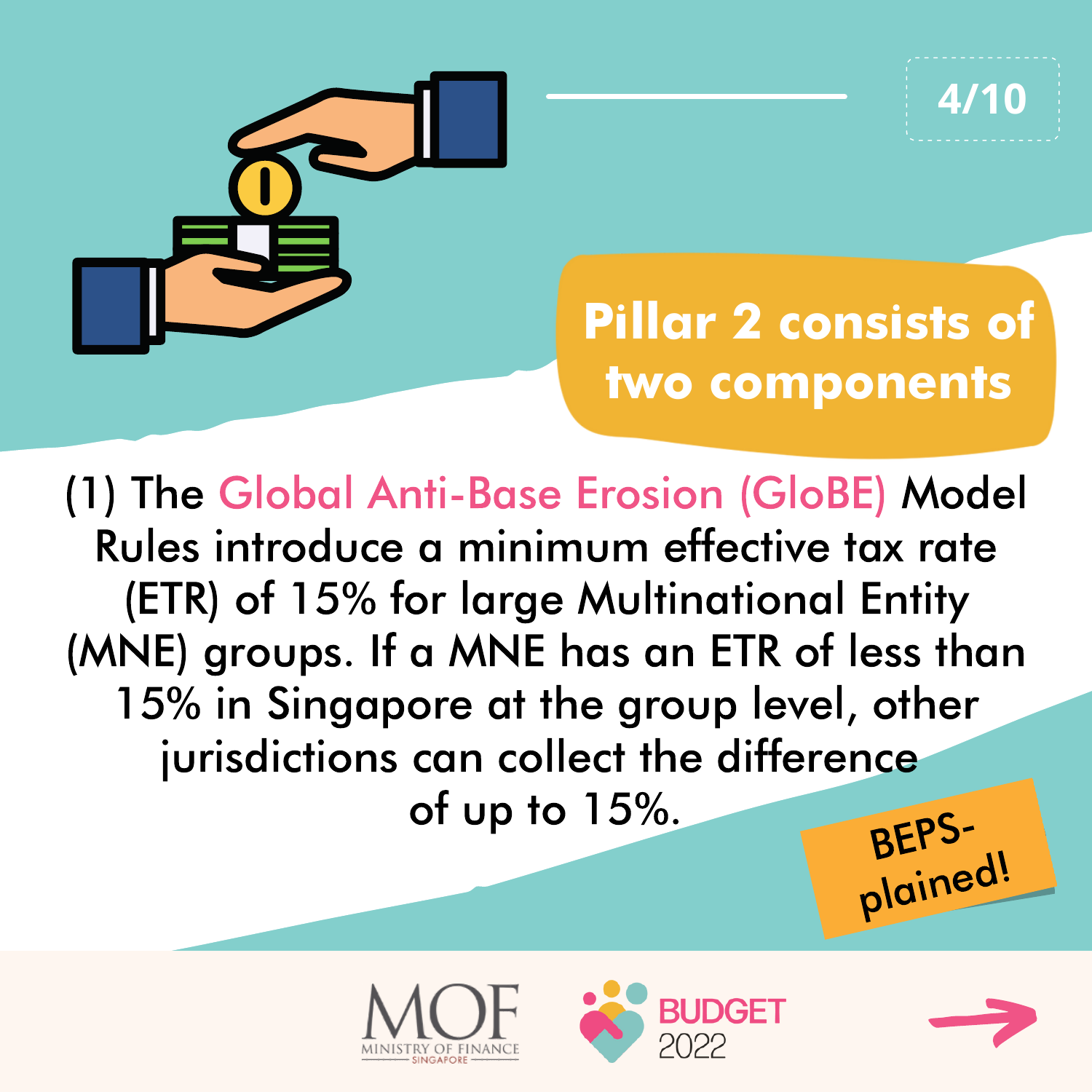

**5/10**

## **Pillar 2 consists of two components**

(2) The Subject-to-Tax Rule (STTR) allows a jurisdiction A to impose additional tax of up to 9% on certain payments (such as interest and royalty) that an entity in A makes to related entities in another jurisdiction B, if that payment is taxed at less than 9% in B.







BEPS-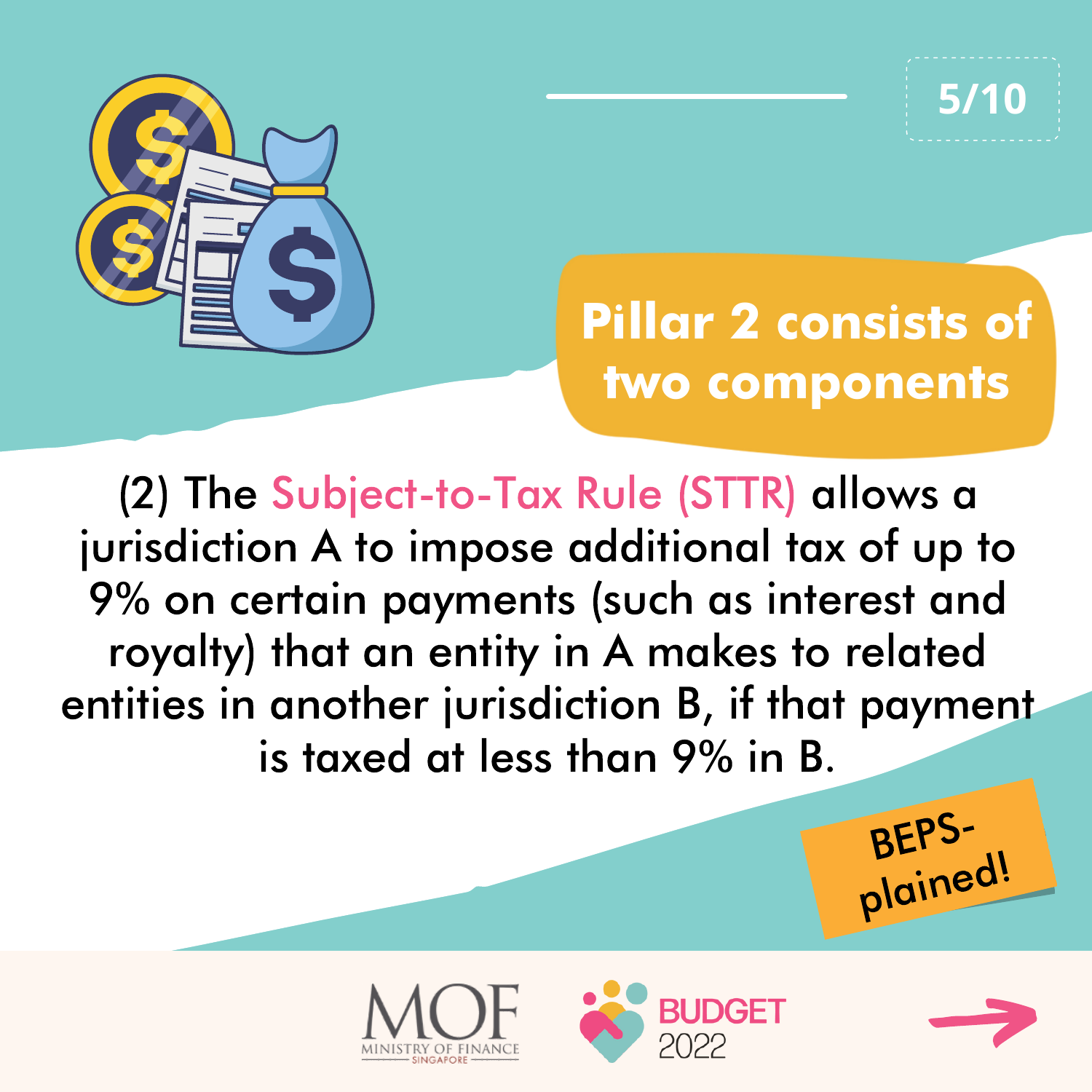

Singapore will adjust our tax system in response to Pillar 2 GloBE. We are exploring the possible implementation of a Minimum Effective Tax Rate (METR) top-up tax on affected MNE groups to raise the MNE group's effective tax rate in Singapore to 15%.







BEPS-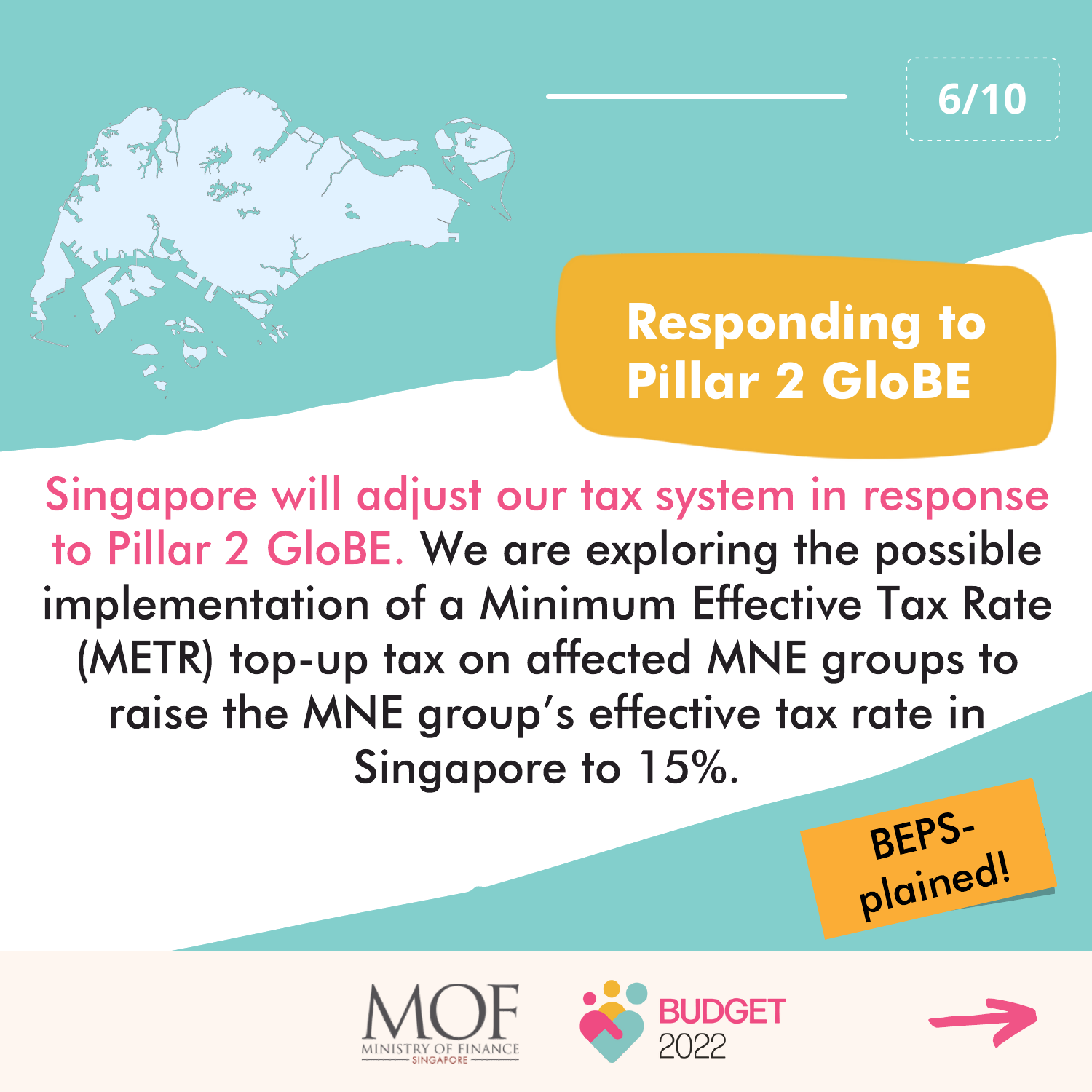

## **Potential impact of BEPS 2.0**

BEPS-It is difficult to assess the potential impact of BEPS 2.0 on our revenue collections given that international negotiations are still on-going and given data limitations. The eventual revenue impact also depends on how other Governments and the affected MNEs further react to implemented changes in international tax rules.







**7/10**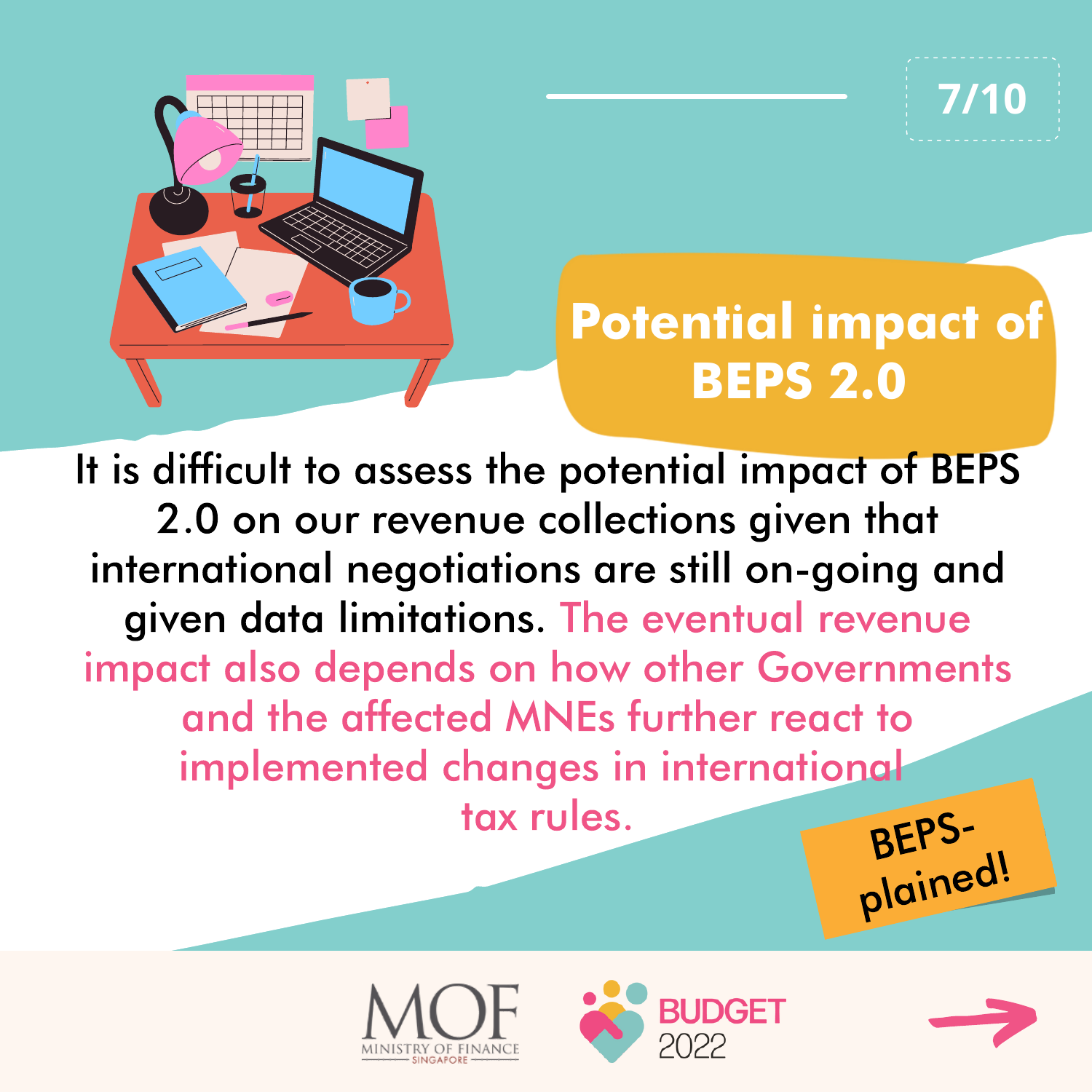

While BEPS 2.0 may reduce the room for tax competition among countries, it does not reduce economic competition, including for investments. Singapore will continue to face many competitors around the world.







BEPS-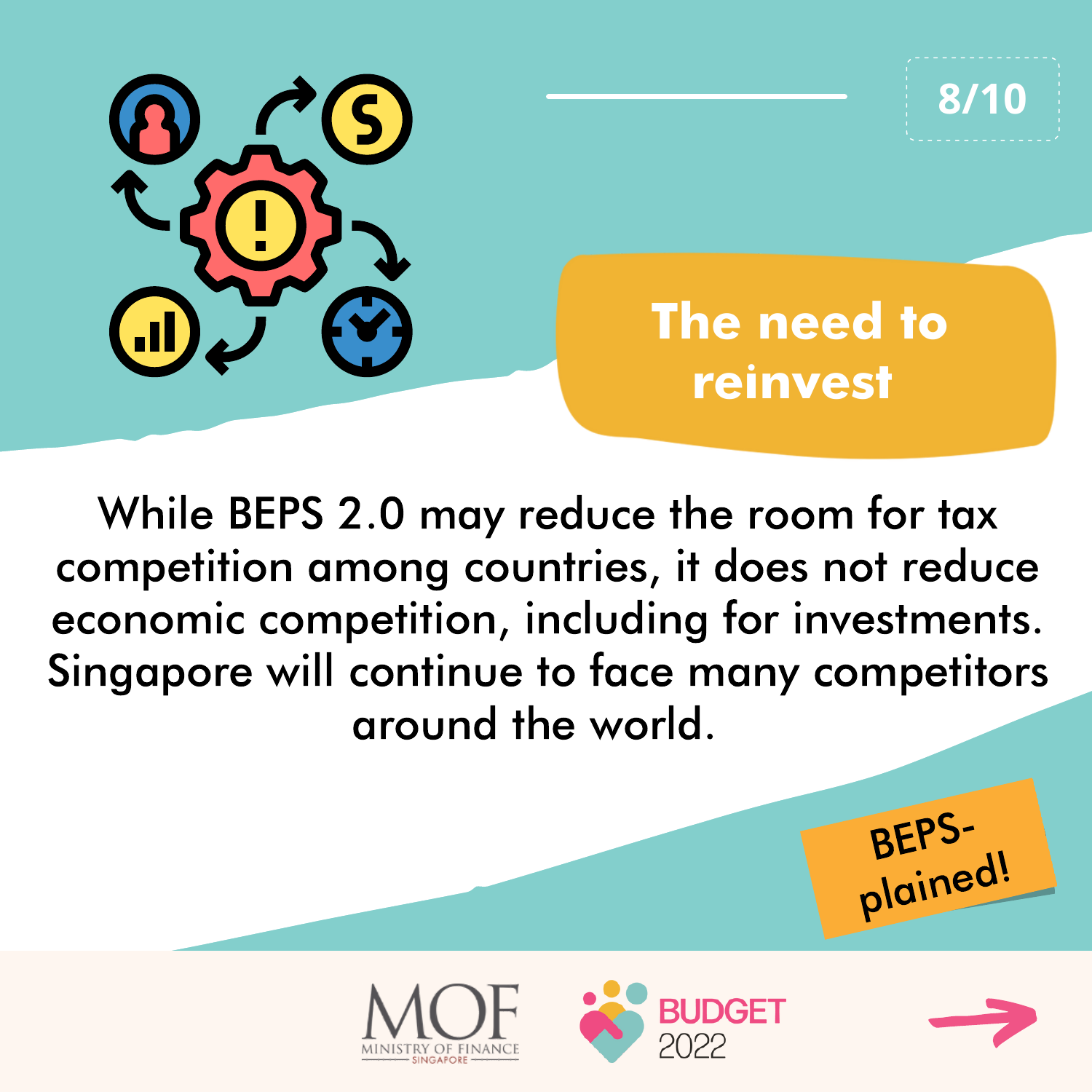

Additional corporate tax revenue that can be generated from BEPS 2.0 (including METR, if implemented) will need to be reinvested to enhance our competitiveness.